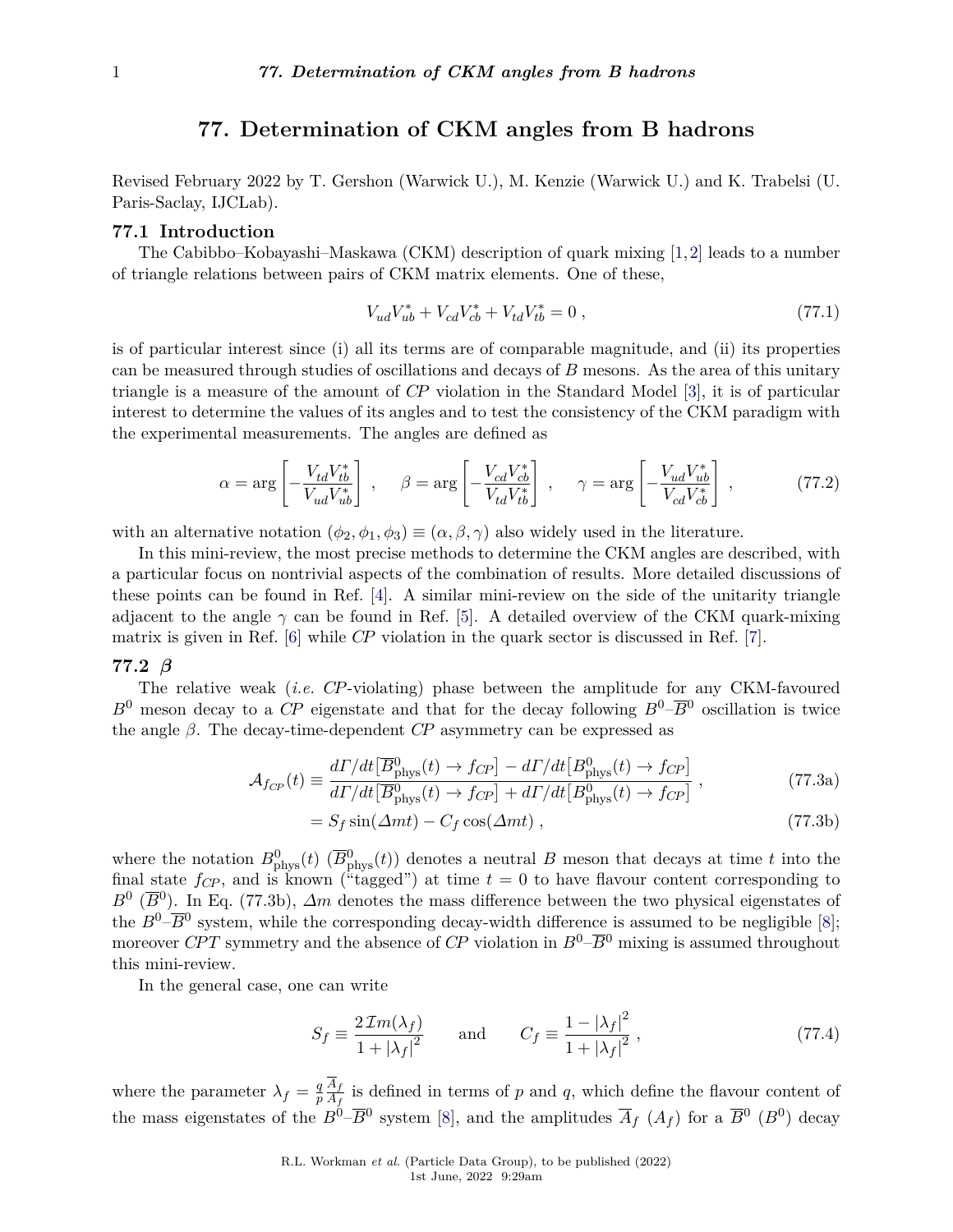#### 2 *77. Determination of CKM angles from B hadrons*

to the final state *fCP* . In the limit that the decay amplitude is dominated by a CKM-favoured transition, as is the case for  $B^0 \to J/\psi K^0_S$  decays, one obtains simple relations:  $S_f = -\eta_{CP} \sin(2\beta)$ and  $C_f = 0$ , where  $\eta_{CP}$  is the *CP* eigenvalue of the final state [\[9,](#page-9-8)[10\]](#page-9-9). This method has been pursued intensively by experiments. The current world averages, combining results for several charmoniumkaon final states but dominated by results on  $B^0 \to J/\psi K^0_S$  (CP odd) and  $B^0 \to J/\psi K^0_L$  (CP even), are [\[4\]](#page-9-3)

$$
-\eta_{CP}S_f = 0.699 \pm 0.017 , \qquad C_f = -0.005 \pm 0.015 . \tag{77.5}
$$

Despite the large number of signal events in the data, the dominant uncertainties are still statistical. One important source of potential systematic correlation between results from different experiments is that due to "tag-side interference" [\[11\]](#page-9-10), which is common to measurements exploiting production through the  $e^+e^- \to \gamma(4S) \to B^0\overline{B}{}^0$  process, including the latest results from BaBar [\[12\]](#page-9-11) and Belle [\[13\]](#page-9-12). It does not, however, affect the results from LHCb [\[14\]](#page-9-13) that have comparable statistical sensitivity. Another common source of systematic uncertainty is due to knowledge of the value of *∆m*, but since this quantity has been measured precisely [\[8\]](#page-9-7) the effect remains small.

The interpretation of the value of  $-\eta_{CP}S_f$  from Eq. (77.5) as sin(2 $\beta$ ) assumes negligible contributions from subleading amplitudes with a different weak phase to that of the tree diagram (*i.e.* to that of the CKM matrix elements  $V_{cb}V_{cs}^*$ ). This potential additional contribution is often referred to as "penguin pollution". All existing data, including the value of  $C_f$  in Eq. (77.5), as well as several explicit calculations  $[15-18]$  $[15-18]$ , are consistent with penguin pollution in  $B^0$  meson decays to charmonium-kaon decays being negligible at the current level of precision. Therefore, the value of  $-\eta_{CP}S_f$  is generally converted to  $\sin(2\beta)$  without any correction or additional uncertainty being assigned due to this assumption. This gives [\[4\]](#page-9-3)

$$
\beta = (22.2 \pm 0.7)^{\circ} \tag{77.6}
$$

where only the solution consistent with the Standard Model is reported (methods to resolve the trigonometric ambiguity in the result are discussed below). It is also possible to use data-driven methods, typically based on flavour symmetries plus some additional assumptions, to constrain the effects of penguin pollution [\[19–](#page-9-16)[21\]](#page-9-17). In this case it is necessary to consider each charmoniumkaon final state separately, since the penguin pollution to each may differ. The most common approach [\[19\]](#page-9-16), which relies on experimental information on  $B^0 \to J/\psi \pi^0$  decays, currently gives an additional uncertainty on  $\sin(2\beta)$  from  $B^0 \to J/\psi K^0_S$  of around 0.01.

It is possible to avoid the issue of penguin pollution in the measurement of  $\beta$  by using  $B^0$ meson decays to a charm- and light-meson final state, such as  $D_{CP} \pi^0$  (where  $D_{CP}$  represents a  $D^0$ meson decaying into a *CP* eigenstate), instead of the charmonium-kaon final states. These decays do have a CKM-suppressed contribution  $(V_{ub}V_{cd}^*)$  instead of  $V_{cb}V_{ud}^*$ , which can in principle bias the determination of  $\sin(2\beta)$  from  $S_f$ , but this can be calculated and is known to be negligible at current precision. The requirement that the neutral *D* meson decays to a final state that is common to both  $D^0$  and  $\overline{D}^0$ , such as the *CP*-even eigenstate  $K^+K^-$ , reduces the sample size that is available for analysis. Consequently, the world average  $[4]$ ,  $\sin(2\beta) = 0.71 \pm 0.09$ , with these channels is not as precise as that from the charmonium-kaon states.

Converting experimental results on sin(2*β*) into constraints on *β* leads to a trigonometric ambiguity in the range  $[0^{\circ}, 180^{\circ}]$ . This can be resolved with experimental measurements of  $cos(2\beta)$ , which can be obtained from decay-time-dependent analyses of  $B^0$  meson decays to multibody (non-*CP*-eigenstate) final states. Among the charmonium-kaon decays, study of  $B^0 \to J/\psi K^*(892)^0$ with  $K^*(892)^0 \to K^0_S \pi^0$  is the most promising approach, but due to the limited sample size that has been analysed to date the precision is not sufficient to resolve the ambiguity conclusively. The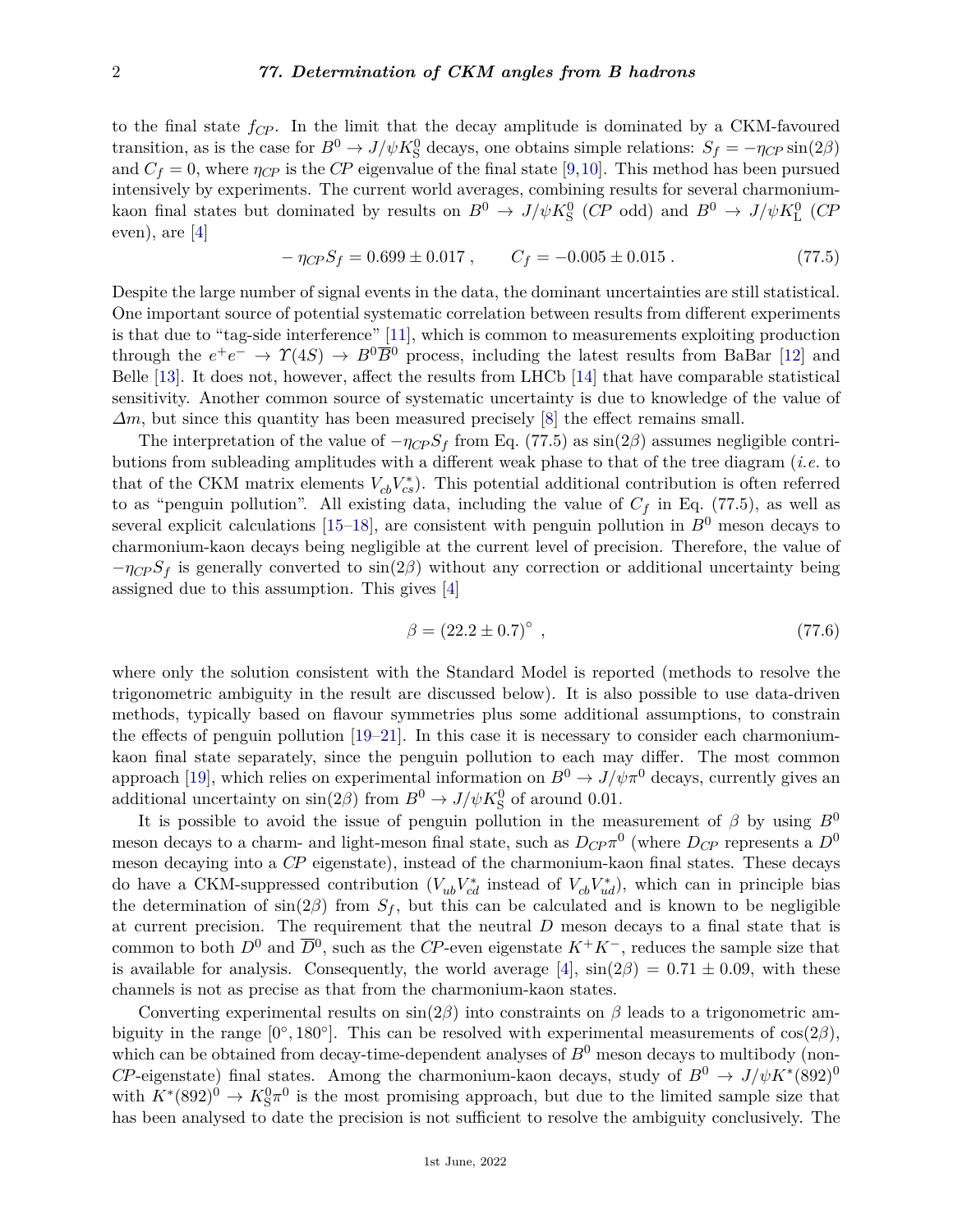charm- and light-meson channels such as  $B^0 \to D\pi^0$  with  $D \to K_S^0 \pi^+ \pi^-$  have been shown to provide good statistical power for this purpose, with a joint analysis of BaBar and Belle data giving  $cos(2\beta) = 0.91 \pm 0.25$  [\[22,](#page-9-18) [23\]](#page-9-19), sufficient to rule out the alternative solution for  $\beta$ .

# **77.3** *α*

In the limit that only tree amplitudes contribute to  $B<sup>0</sup>$  meson decays to light mesons, such as  $B^0 \to \pi^+\pi^-$ , then the observables of the decay-time-dependent *CP* asymmetry of Eq. (77.3) would allow a straight-forward determination of  $2\alpha$ :  $S_f = +\eta_{CP} \sin(2\alpha)$  and  $C_f = 0$ . In general, however, the determination of  $\alpha$  is complicated by the presence of contributions from  $b \to d(u\bar{u})$ neutral-current penguin transitions, which have a similar level of CKM-suppression as the  $b \rightarrow u(\bar{u}d)$ charged-current tree amplitudes but have a different weak phase. Consequently, one obtains instead for  $B^0 \to \pi^+\pi^-$ 

$$
S_{\pi^+\pi^-} = \sqrt{1 - C_{\pi^+\pi^-}^2} \sin(2\alpha - 2\Delta\alpha),\tag{77.7}
$$

where  $\Delta \alpha$  is the *a priori* unknown penguin contribution.

This contribution from the penguin amplitude can be accounted for in an analysis relating the amplitudes for isospin partner decays, *e.g.*  $A^{+-}$  for  $B^0 \to \pi^+\pi^-$ ,  $A^{+0}$  for  $B^+ \to \pi^+\pi^0$ ,  $A^{00}$  for  $B^0 \to \pi^0 \pi^0$  decays and  $(\overline{A}^{+-}, \overline{A}^{-0}, \overline{A}^{00})$  for their charge conjugates. The isospin analysis relies on the fact that there is no penguin contribution to  $A^{+0}$  and  $\overline{A}^{-0}$ , because  $\pi^{\pm} \pi^{0}$  is a pure isospin-2 state, and the  $(\Delta I = \frac{1}{2})$  $\frac{1}{2}$ ) QCD-penguin amplitudes only contribute to the isospin-0 final state. One therefore obtains the following isospin triangle relations [\[25\]](#page-9-20)

$$
A^{+0} = \frac{1}{\sqrt{2}} A^{+-} + A^{00} \quad \text{and} \quad \overline{A}^{-0} = \frac{1}{\sqrt{2}} \overline{A}^{+-} + \overline{A}^{00} , \qquad (77.8)
$$

from which it is possible to determine  $\Delta \alpha$ , as shown in Fig. 77.1.

Since the determination of  $\Delta \alpha$  and thus also  $\alpha$  requires construction of amplitude-level relations, it is not appropriate to simply average results of  $\alpha$  from different experiments. Instead, measurements of each of the observable quantities needed to determine  $\alpha$  are input into a combination. For the  $B \to \pi\pi$  system, the inputs are the branching fractions of  $B^0 \to \pi^+\pi^-$ ,  $B^+ \to \pi^+\pi^0$  and  $B^0 \to \pi^0 \pi^0$  decays, the lifetimes of the  $B^+$  and  $B^0$  mesons (which relate the branching fractions to amplitude-level quantities), and the  $S_{\pi^+\pi^-}$ ,  $C_{\pi^+\pi^-}$  and  $C_{\pi^0\pi^0}$  observables. Potential sources of correlation must be taken into account, but these are predominantly systematic in origin and thus have a small effect on the combination, since the measurements are statistically limited. An exception is that the LHCb measurements of  $(S_{\pi^+\pi^-}, C_{\pi^+\pi^-})$  [\[26,](#page-10-0) [27\]](#page-10-1) have a significant statistical correlation due to the fact that the time variable of Eq. (77.3) is the difference between production and decay, and hence is in the range  $[0, \infty]$ . This correlation is largely absent for measurements from BaBar [\[28\]](#page-10-2) and Belle [\[29\]](#page-10-3), where the difference between the signal and tagging *B* meson decay times is measured, and hence  $t \in [-\infty, \infty]$ . The combination itself can be performed with different statistical approaches; the procedure described in detail in Ref. [\[30\]](#page-10-4), based on a frequentist treatment, is used here. The knowledge of  $C_{\pi^0\pi^0}$  [\[28,](#page-10-2)[31\]](#page-10-5) is currently the limiting factor in the precision on  $\alpha$  from the  $B \to \pi\pi$  system, and is likely to remain so for some time due to the difficulty to reconstruct this final state.

In general, the isospin triangle construction gives a four-fold ambiguity on 2*∆α* (each triangle can face either up or down), leading to an eight-fold ambiguity on  $\alpha$  in the range  $[0^{\circ}, 180^{\circ}]$ . This is reduced if either or both of the triangles are flat, or if the two triangles have sides of identical length. The ambiguities can also be reduced if measurement of the  $S_{\pi^0\pi^0}$  (or equivalent) observable is available, since this can be combined with the corresponding  $\Delta \alpha$  parameter from the right-hand corner of the triangle in Fig. 77.1 to provide an additional constraint. None of these possibilities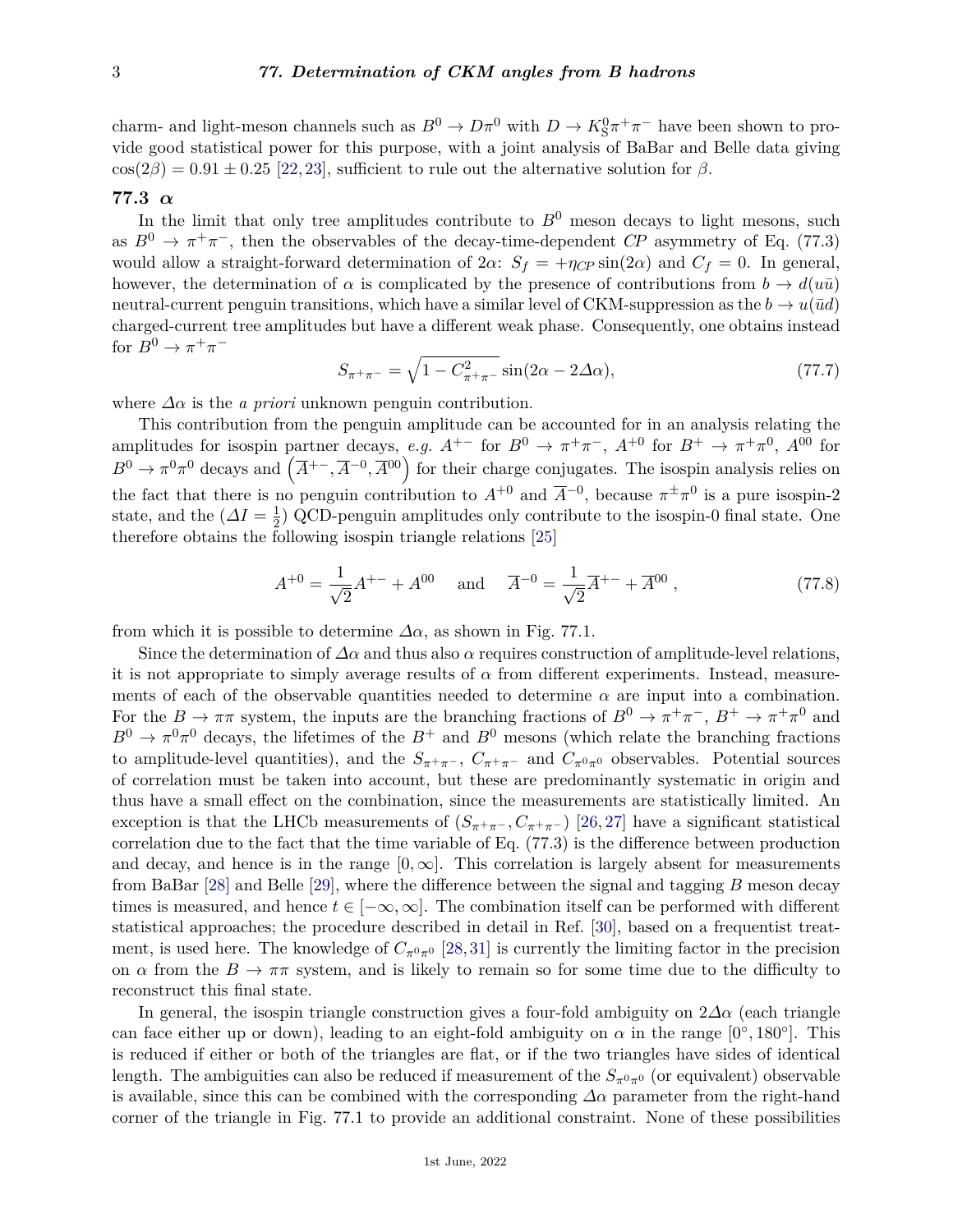

**Figure 77.1:** Isospin triangles for  $B \to \pi\pi$  decays, reproduced from Ref. [\[24\]](#page-9-21). Here, the relative phase between  $A^{+0}$  and  $\overline{A}^{-0}$  has been rotated away to simplify the picture. The total relative phase probed by  $S_{\pi^+\pi^-}$  is arg  $\left(\frac{q}{p}\right)$ *p A*+<sup>−</sup>  $\left(\frac{\overline{A}^{+-}}{A^{+-}}\right) = 2\alpha - 2\Delta\alpha$ , including contributions from  $B^0$ – $\overline{B}^0$  mixing, the treelevel amplitudes and the correction  $\Delta \alpha$ , and exploiting the unitarity requirement  $\alpha + \beta + \gamma = 180^{\circ}$ .

are realised in the  $B \to \pi\pi$  system; in particular a decay-time-dependent analysis of  $B^0 \to \pi^0\pi^0$  is extremely challenging experimentally due to the absence of any charged particle originating from the *B* decay position. Nonetheless, solutions consistent with  $\alpha = 0$  can be rejected on physical grounds [\[24\]](#page-9-21).

The isospin analysis can also be performed with the  $B \to \rho \rho$  system, which contains two vector particles in the final state and so does not have a fixed *CP* eigenvalue. In principle the analysis can be performed separately for each  $\rho \rho$  polarization state, but in practise it is found that the longitudinal polarization fraction, *fL*, is close to unity, and hence the final state is approximately *CP*-even. Compared to  $B^0 \to \pi \pi$ , the  $\rho \rho$  modes benefit experimentally from a higher branching fraction and smaller penguin contributions, so that the isospin triangles are flatter, reducing the ambiguities. (The value of  $\Delta \alpha$  in the  $B \to \rho \rho$  system, obtained from the isospin analysis, has a single solution in  $[0, \pi]$  at  $(3 \pm 5)^\circ$ , while for  $B \to \pi\pi$  there are two solutions at 13<sup>°</sup> and 27<sup>°</sup> with  $\Delta \alpha \in [7, 33]^\circ$  at 68.3% confidence level (CL). The isospin analysis with either final state has an ambiguity under  $\Delta \alpha \Leftrightarrow -\Delta \alpha$ .) For the BaBar [\[32\]](#page-10-6) and Belle [\[33\]](#page-10-7) experiments, the high branching fraction and smaller penguin contribution compensate for the increased difficulty to reconstruct the  $\rho \rho$  final state relative to  $\pi \pi$ . Moreover, in contrast to  $S_{\pi^0 \pi^0}$ , measurement of  $S_{\rho^0 \rho^0}$  is possible due to the four charged pion final state, following  $\rho^0 \to \pi^+\pi^-$  decay, as has been demonstrated by BaBar [\[34\]](#page-10-8).

In the  $B \to \rho \pi$  system there are more amplitudes to consider, so that the isospin relation corresponds to a pentagon rather than a triangle and Eq. (77.8) is modified to become

$$
\sqrt{2}(A^{+0} + A^{0+}) = A^{+-} + A^{-+} + 2A^{00} \quad \text{and} \quad \sqrt{2}(\overline{A}^{-0} + \overline{A}^{0-}) = \overline{A}^{+-} + \overline{A}^{-+} + 2\overline{A}^{00} \ . \tag{77.9}
$$

As in Eq. (77.8), the left-hand sides of these expressions correspond to a pure isospin-2 final state, and therefore the ratio of the right-hand sides gives a pure phase term that, accounting for the  $B^0$ - $\overline{B}^0$  mixing phase that also contributes to the measured quantities, is  $2\alpha$ . The relative amplitudes for  $B^0$  and  $\overline{B}^0$  decays to  $\rho^+\pi^-$ ,  $\rho^-\pi^+$  and  $\rho^0\pi^0$  can all be determined from a decay-time-dependent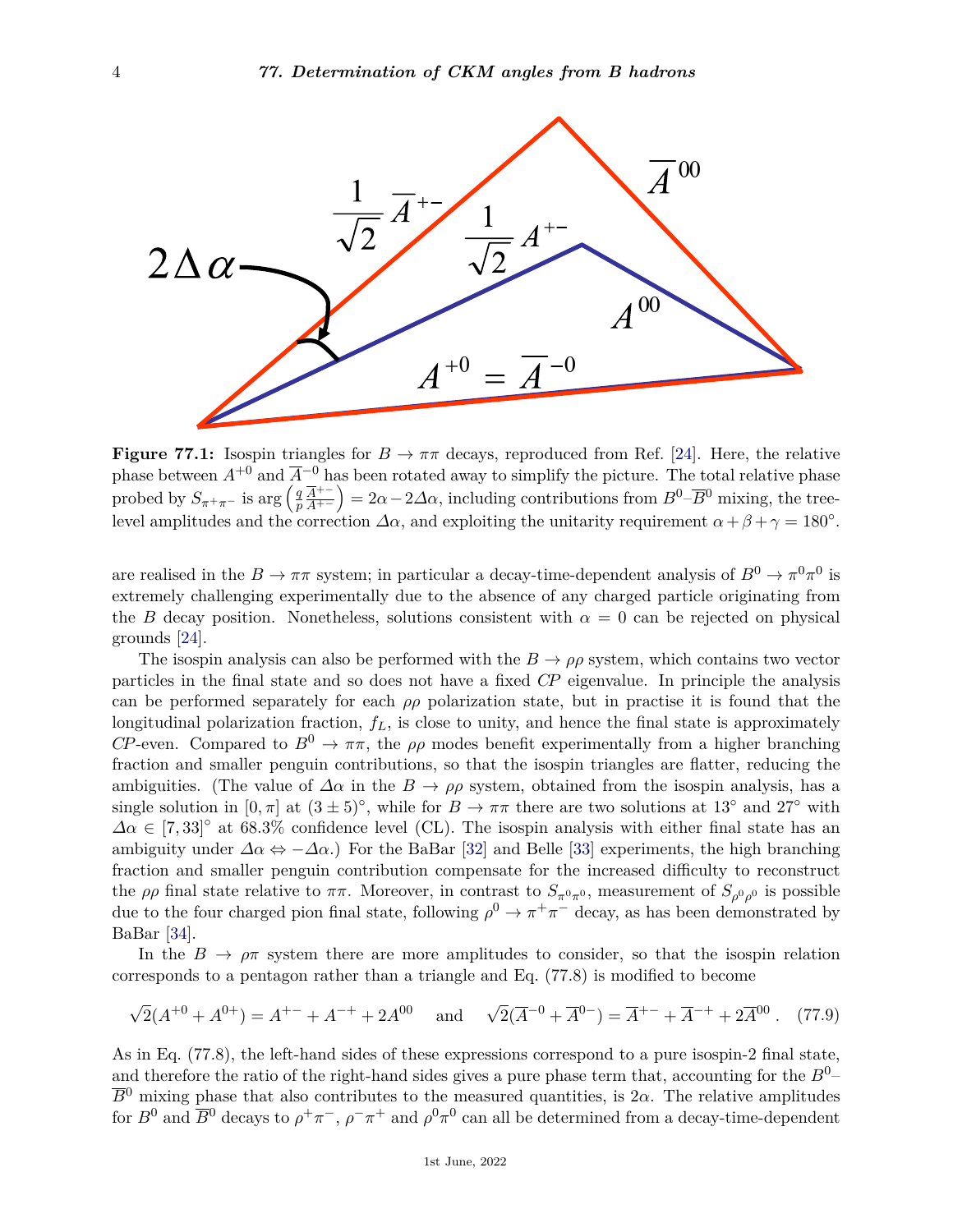

**Figure 77.2:** World average of *α*, as well as contributions from individual modes, in terms of  $1-CL$ .

analysis of the  $\pi^+\pi^-\pi^0$  Dalitz plot, so that study of this channel alone allows determination of *α* [\[35\]](#page-10-9). This analysis in principle leads to a single solution for *α* in [0°, 180°], but the precision of current measurements [\[36–](#page-10-10)[38\]](#page-10-11) is limited.

The isospin analysis used to determine  $\alpha$  is believed to be valid to high precision, and theoretical uncertainties in the procedure are usually neglected. Nonetheless, it should be noted that the analysis assumes the absence of electroweak penguin amplitudes, which can contribute to  $\Delta I = \frac{3}{2}$ 2 transitions with a different weak phase from that of the tree amplitudes [\[39,](#page-10-12)[40\]](#page-10-13). Moreover, isospinbreaking effects such as  $(\pi^0, \eta, \eta')$  mixing would impact on the relations of Eq. (77.8). A further complication in the  $B \to \rho \rho$  system is the effect of the non-zero  $\rho$  meson width [\[41\]](#page-10-14). Estimates of the size of these effects on the determined value of  $\alpha$  are typically at the 1<sup>°</sup> level or less [\[30\]](#page-10-4). By contrast, methods to determine  $\alpha$  using SU(3) or other flavour symmetries are generally considered to have larger theoretical uncertainties and are not included here.

The world average obtained for the angle  $\alpha$  from isospin analysis of  $B \to \pi \pi$ ,  $\rho \pi$  and  $\rho \rho$  decays is  $[4]$ 

$$
\alpha = (85.2^{+4.8}_{-4.3})^{\circ} \tag{77.10}
$$

where the quoted uncertainty is at the  $68.3\%$  CL and does not include effects due to isospinbreaking. This world average, together with results split by decay mode, is shown in Fig. 77.2. The combination has a total of 51 experimental inputs from which 24 parameters are determined, and an overall  $\chi^2$  of 16.6, which corresponds to a p-value of 94%. Thus, there is excellent overall consistency between the inputs, despite the tension apparent in Fig. 77.2 between the results from  $B^0 \to (\rho \pi)^0$  and the others. The combination gives a single best-fit for  $\alpha$  in [0°, 180°], but an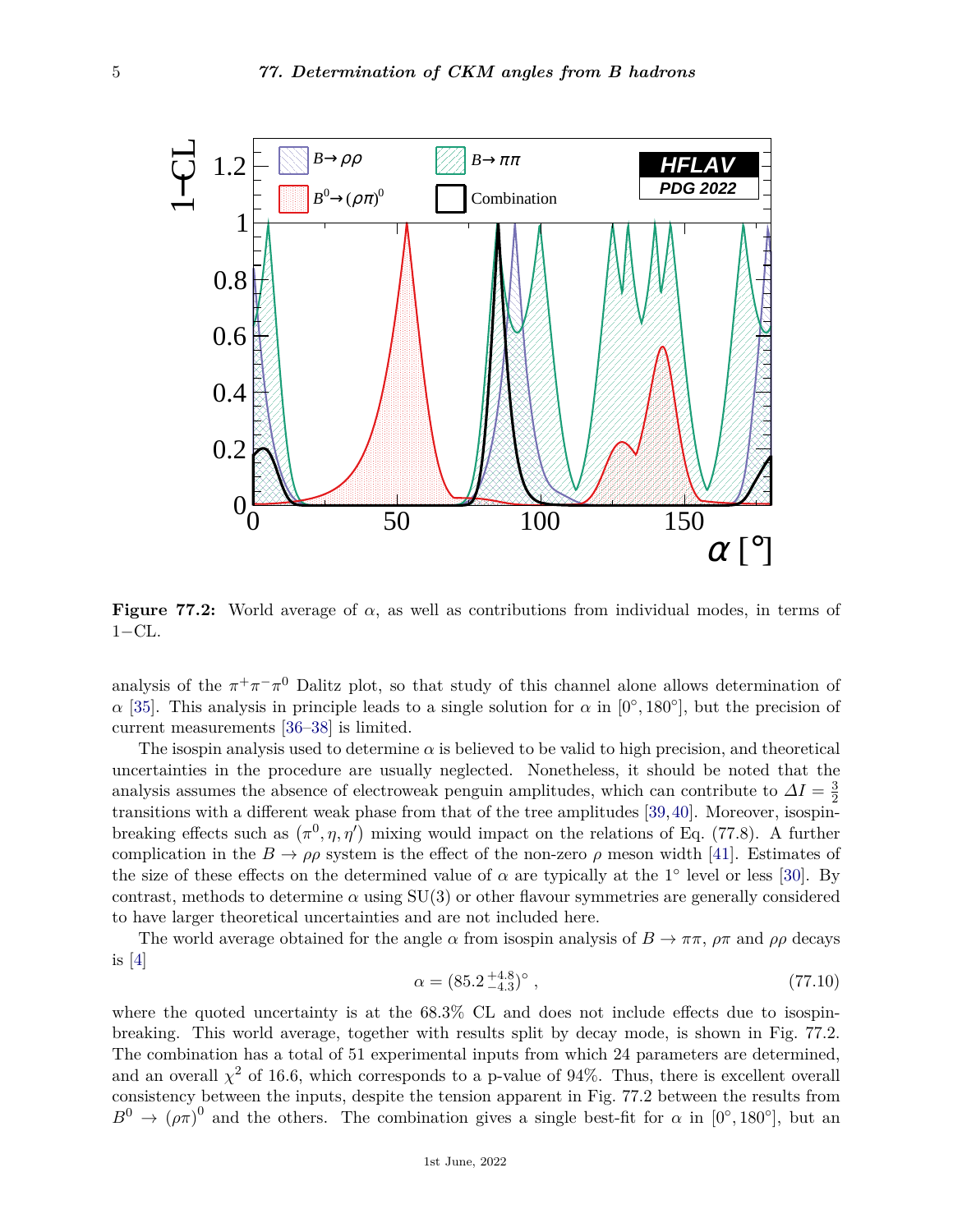ambiguous solution exists at  $\alpha \Leftrightarrow \alpha + 180^{\circ}$ . A secondary minimum close to zero is disfavoured [\[30\]](#page-10-4).

### **77.4** *γ*

The angle  $\gamma$  is the weak phase between Cabibbo-favoured  $b \to c$  and suppressed  $b \to u$  quark transitions and can be determined by exploiting interference between them. Explicitly, the ratio of suppressed to favoured amplitudes is parameterized by

$$
r_B e^{i(\delta_B \pm \gamma)} = \frac{A_{\text{sup}}}{A_{\text{far}}},\tag{77.11}
$$

*,*

where  $r_B$  is the ratio of amplitude magnitudes,  $\delta_B$  the strong phase difference and the + or − sign depends on whether the transition involves a b or b quark, respectively. Measurement of  $\gamma$  in this way has negligible theoretical uncertainty in the Standard Model [\[42\]](#page-10-15), and therefore this approach provides a benchmark against which determinations from other methods, typically involving loop diagrams, can be compared.

Interference between these amplitudes is realised in  $B^+ \to D K^+$  decays, where *D* represents an admixture of  $D^0$  and  $\overline{D}^0$  mesons. The simplest case is that of *D* decays to *CP*-eigenstates (GLW method [\[43,](#page-10-16) [44\]](#page-10-17)), either *CP*-even such as  $K^+K^-$  (*CP*+) or *CP*-odd such as  $K_S^0\pi^0$  (*CP*−). The normalized decay rate and *CP* asymmetry are given by

$$
R_{CP\pm} = \frac{\Gamma(B^- \to D_{CP\pm} K^-) + \Gamma(B^+ \to D_{CP\pm} K^+)}{\Gamma(B^- \to D^0 K^-) + \Gamma(B^+ \to \overline{D}^0 K^+)} = 1 + r_B^2 \pm 2r_B \cos(\delta_B) \cos(\gamma) ,\qquad (77.12a)
$$

$$
A_{CP\pm} = \frac{\Gamma(B^- \to D_{CP\pm} K^-) - \Gamma(B^+ \to D_{CP\pm} K^+)}{\Gamma(B^- \to D_{CP\pm} K^-) + \Gamma(B^+ \to D_{CP\pm} K^+)} = \frac{\pm 2r_B \sin(\delta_B) \sin(\gamma)}{1 + r_B^2 \pm 2r_B \cos(\delta_B) \cos(\gamma)}.
$$
(77.12b)

These relations assume the absence of direct *CP* violation in the charm system; experimentally allowed deviations from this assumption are too small to cause a significant bias on  $\gamma$  [\[7,](#page-9-6)[45\]](#page-10-18). It is convenient to determine the  $R_{CP\pm}$  quantities through a double ratio, normalizing to  $B^+ \to D\pi^+$ decays involving the same final states, since this cancels potential sources of systematic uncertainty due to the branching fractions of the *D* decays that are used; small possible effects of *CP* violation in  $B^+ \to D\pi^+$  decays are a source of systematic uncertainty in this procedure. The GLW method can be extended to include final states that are almost *CP*-eigenstates [\[46\]](#page-10-19), as is the case in  $D \to \pi^+\pi^-\pi^0$ and  $D \to K^+K^-\pi^0$  decays, via inclusion of a factor encoding the fraction of *CP*-even (or *CP*-odd) content,  $F_{\pm}$ , which dilutes the sensitivity to  $\gamma$  by reducing the size of the interference terms (the terms linear with  $r_B$ ) in Eq. (77.12).

For other *D* decays, the ratio of amplitudes for the  $D^0$  and  $\overline{D}^0$  decays to the final state of interest has to be accounted for in the formalism. The ADS method [\[47,](#page-10-20) [48\]](#page-10-21) uses *D* decays to final states such as  $K^{\pm}\pi^{\pm}$ , which involve interference between Cabibbo-favoured (CF) and doubly-Cabibbo-suppressed (DCS) transitions. The observables in this case are

$$
A_{\text{ADS}} = \frac{\Gamma(B^- \to [K^+\pi^-]_D K^-) - \Gamma(B^+ \to [K^-\pi^+]_D K^+)}{\Gamma(B^- \to [K^+\pi^-]_D K^-) + \Gamma(B^+ \to [K^-\pi^+]_D K^+)} = \frac{2r_B r_D \sin(\delta_B + \delta_D) \sin(\gamma)}{r_B^2 + r_D^2 + 2r_B r_D \cos(\delta_B + \delta_D) \cos(\gamma)}
$$
(77.13a)

$$
R_{\rm ADS} = \frac{\Gamma(B^- \to [K^+\pi^-]_D K^-) + \Gamma(B^+ \to [K^-\pi^+]_D K^+)}{\Gamma(B^- \to [K^-\pi^+]_D K^-) + \Gamma(B^+ \to [K^+\pi^-]_D K^+)} = r_B^2 + r_D^2 + 2r_B r_D \cos(\delta_B + \delta_D) \cos(\gamma) ,\tag{77.13b}
$$

where  $r_D$  and  $\delta_D$  are the amplitude magnitude ratio and strong phase difference between the CF and DCS *D* decay. An alternative pair of observables,  $(R_-, R_+)$ , is also sometimes used, where  $R_-(R_+)$ is the ratio of decay rates between the suppressed and favoured transitions for *B*<sup>−</sup> (*B*+) decays. The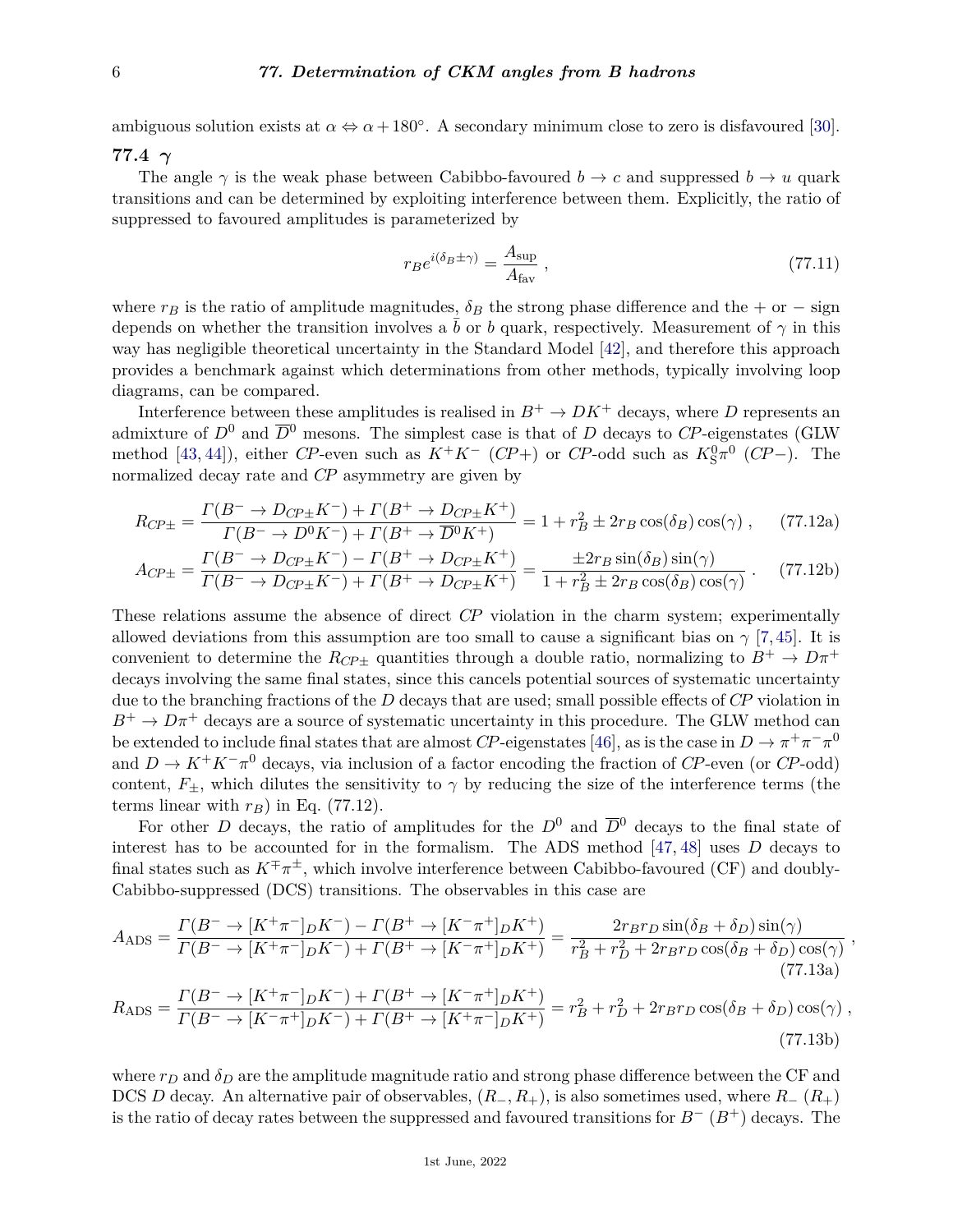*R*− and *R*<sub>+</sub> observables are statistically independent, while *A*<sub>ADS</sub> and *R*<sub>ADS</sub> are not (in particular, the uncertainty on  $A_{\text{ADS}}$  depends on the central value of  $R_{\text{ADS}}$ ). However, the pair  $(R_-, R_+)$  has more correlated sources of systematic uncertainty compared to  $(A_{ADS}, R_{ADS})$ . The observables of Eq. (77.13) are therefore usually preferred once a significant signal is established. The ADS method can also be extended to include decays to multibody final states, such as  $D \to K^{\pm} \pi^{\mp} \pi^0$ and  $D \to K^{\pm} \pi^{\mp} \pi^+ \pi^-$ , by addition of a coherence factor [\[49\]](#page-10-22) which appears in the interference terms of Eq. (77.13) and accounts for dilution of the sensitivity due to variation of the decay amplitude across the phase space of the final state. A similar method can be used for singly Cabibbo-suppressed *D* decays to non-*CP* eigenstates such as  $K^*K$  [\[50\]](#page-10-23).

For *D* decays to multibody self-conjugate final states (BPGGSZ method [\[51,](#page-10-24)[52\]](#page-10-25)), such as  $D \rightarrow$  $K_S^0 \pi^+ \pi^-$ , one can write the partial decay rate as a function of the position in the phase space in terms of the "Cartesian parameters"  $x_{\pm} + iy_{\pm} = r_B e^{i(\delta_B \pm \gamma)}$ :

$$
d\Gamma(B^{\pm} \to [K_S^0 \pi^+ \pi^-]_D K^{\pm}) = A_{(\mp,\pm)}^2 + r_B^2 A_{(\pm,\mp)}^2 + 2A_{(\pm,\mp)} A_{(\mp,\pm)} [x_{\pm} c_{D(\pm,\mp)} + y_{\pm} s_{D(\pm,\mp)}],
$$
\n(77.14)

where the notation  $(+,-)$  is shorthand for the dependence on the Dalitz-plot position — the squared invariant masses of  $K_S^0 \pi^+$  and  $K_S^0 \pi^-$  combinations, respectively. The quantities  $A_{(+,-)}$ and  $A_{(-,+)}$  represent the magnitudes of the  $D^0$  and  $\overline{D}^0$  decay amplitudes at the position  $(+,-)$ and are interchangable with their *CP* conjugate amplitudes because *CP* conservation is assumed in the *D* decay (*i.e.*  $A_{(-,+)} = \overline{A}_{(+,-)}$ ). The quantities  $c_{D(\pm,\mp)}$  and  $s_{D(\pm,\mp)}$  are the cosine and sine of the strong phase difference,  $\delta_{D(+,-)} = \arg(\overline{A}_{(+,-)}) - \arg(A_{(+,-)})$ , between the  $\overline{D}^0$  and  $D^0$  amplitudes. These quantities can be determined from an amplitude model, although this leads to a hard-to-quantify systematic uncertainty associated to the composition of the model. An alternative, "model-independent", approach involves dividing the phase space into appropriate bins. In this case, the analysis benefits from external input on the values of *c<sup>D</sup>* and *s<sup>D</sup>* integrated over each bin. Measurements of these external parameters have been performed for the  $D \to K^0_S \pi^+ \pi^$ decay by the CLEO-c and BES-III collaborations [\[53–](#page-10-26)[56\]](#page-10-27). The use of common input values for these parameters in model-independent determinations of *γ* with the BPGGSZ method by different experiments is a source of correlation between experiments that is currently negligible but will become more significant as the available *B* meson data samples increase in size.

The discussion above refers to  $B^+ \to D K^+$  decays, but analogous measurements can be made also for additional channels such as  $B^+ \to D^*K^+$  (with  $D^* \to D\pi^0$ ,  $D\gamma$ ) and  $B^+ \to D K^{*+}$  (with  $K^{*+} \to K_S^0 \pi^+, K^+ \pi^0$ ). In the limit that these can be treated purely as two-body decays, the expressions for  $B^+ \to D K^+$  are modified only by ensuring the  $r_B$  and  $\delta_B$  parameters are specific to each *B* decay. Moreover, for  $B^+ \to D^*K^+$  decays an effective shift of the strong phase by  $\pi$ between  $D^* \to D\pi^0$  and  $D\gamma$  decays [\[57\]](#page-10-28) has to be taken into account. In case the finite width of the decaying resonance is non-negligible, as is the case for the *K*<sup>∗</sup> (892) state, additional amplitudes can contribute leading to a dilution of the sensitivity, which can be accounted for in the formalism through the introduction of a relevant coherence factor. For the  $B^0 \to D K^{*0}$  decay, full amplitude analysis of the  $B^0 \to D K^+ \pi^-$  Dalitz plot provides additional sensitivity compared to the quasitwo-body approach [\[58,](#page-10-29) [59\]](#page-10-30).

It is also possible to measure  $\gamma$  using decay-time-dependent analysis of the  $B_s^0$  meson [\[60\]](#page-10-31). The weak phase arising in the interference between direct decay of  $B_s^0 \to D_s^{\mp} K^{\pm}$  and decay via mixing is  $(\gamma - 2\beta_s)$ , where  $\beta_s$  is the angle associated with  $B_s^0 \to J/\psi \phi$  decays in a similar way to the relation between  $\beta$  and  $B^0 \to J/\psi K^0_S$  decays described in Sec. 77.2. Sufficient information can be obtained from the tagged, decay-time-dependent rates of  $B_s^0 \to D_s^{\pm} K^{\pm}$  decays that this weak phase can be determined, up to an ambiguity, together with the strong phase difference between,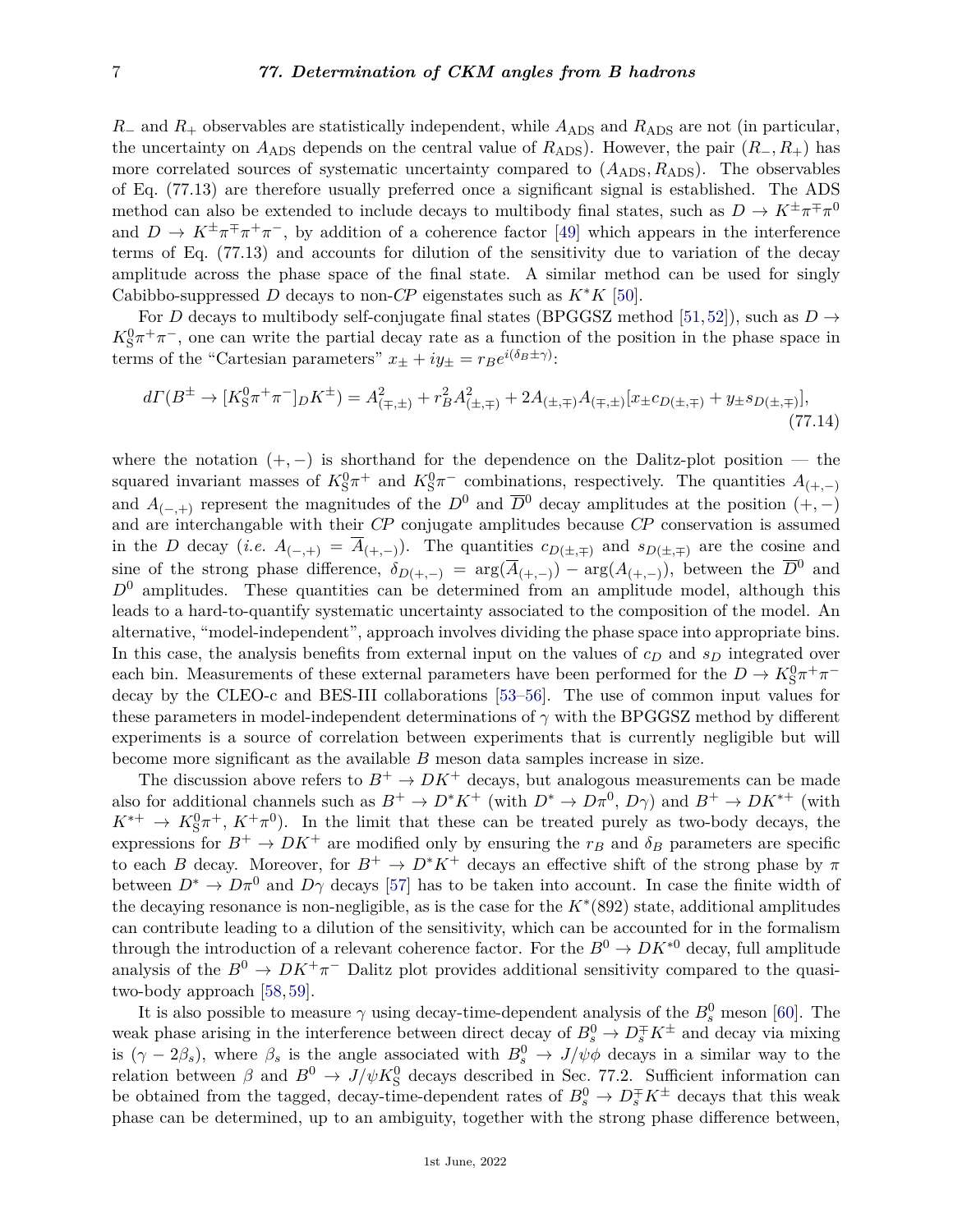and the ratio of the magnitudes of, the suppressed and favoured amplitudes. Since  $\beta_s$  is known to good precision [\[8\]](#page-9-7), measurements of the decay-time-dependent *CP*-asymmetry observables in  $B_s^0 \to D_s^{\pm} K^{\pm}$  decays can be used to infer constraints on *γ*. Alternatively, if effects of penguin pollution in  $B_s^0 \to J/\psi \phi$  decays [\[17,](#page-9-22) [18\]](#page-9-15) are a concern, as they will become in the future, results from the  $B_s^0 \to D_s^{\pm} K^{\pm}$  mode can be combined with an independent precise measurement of  $\gamma$  to provide a penguin-free determination of  $\beta_s$ .

The average for *γ* requires a non-trivial combination due the complicated relations between the observables and the physics parameters of interest, such as in Eqs. (77.12), (77.13) and (77.14). Moreover, hadronic parameters such as  $r_B$  and  $\delta_B$  defined in Eq. (77.11) are common to all different *D* decay modes (but differ for each *B* decay mode). Thus, it is not correct to simply average results for *γ* obtained by different experiments or in different channels. Instead, measurements of rate asymmetries, rate ratios and the Cartesian parameters are taken as inputs to the combination, from which results are obtained not only for  $\gamma$  but also for the hadronic parameters. Independent measurements of auxiliary parameters such as  $r<sub>D</sub>$  and  $\delta<sub>D</sub>$  are also treated as inputs to the combination. In some cases the *B* decay data can help to reduce uncertainties on these auxiliary parameters and therefore a simultaneous fit of charm and beauty data can provide stronger constraints [\[61\]](#page-10-32); this approach however is not currently used for the world average.

The precision to which  $\gamma$  can be measured with a particular *B* decay is approximately inversely proportional to the value of *rB*. Thus, results from channels with smaller yields but larger values of  $r_B$ , such as  $B^0 \to DK^{*0}$  and  $B_s^0 \to D_s^{\mp} K^{\pm}$  ( $r_B \approx 0.3{\text -}0.4$ ), can have a significant impact on the world average and are included in the combination. By contrast the  $B^+ \to D\pi^+$  mode, for which large samples are available but  $r_B \approx 0.005$ , has little impact and is also more sensitive to potential systematic biases; hence it is not included. The sensitivity of the world average at present is dominated by results from  $B^+ \to D K^+$ , where  $r_B \approx 0.1$ , in particular results with the GLW [\[62\]](#page-10-33), ADS [\[62\]](#page-10-33) and BPGGSZ [\[63\]](#page-10-34) methods.

The world average obtained for the angle  $\gamma$ , obtained by combining results from  $B^+ \to D K^+$ ,  $D^*K^+$ ,  $DK^{*+}$ ,  $DK^+\pi^+\pi^-$ ,  $B^0 \to DK^+\pi^-$ ,  $B^0_s \to D_s^{\mp}K^{\pm}$  and  $B^0_s \to D_s^{\mp}K^{\pm}\pi^+\pi^-$  decays, is [\[4\]](#page-9-3)

$$
\gamma = \left(65.9^{+3.3}_{-3.5}\right)^{\circ},\tag{77.15}
$$

where the quoted uncertainty is at the 68.3% CL.

Effects related to charm and kaon mixing and *CP* violation are generally negligible at the current level of precision, in particular for modes with  $r_B \gtrsim 0.1$ . An exception is that a dependence of the selection efficiency on the charm decay time can induce a dependence of the observables on charm mixing parameters [\[64\]](#page-11-0). Such effects can be important at hadron collider experiments such as LHCb, but can be and are corrected for. Interactions of neutral kaons with detector material can also cause a bias in determination of  $\gamma$  from modes with low values of  $r_B$  [\[65\]](#page-11-1), such as the BPGGSZ method applied to  $B^+ \to D\pi^+$ , but are negligible in modes with larger  $r_B$  values. A further subtlety is that the identification of the weak phase between suppressed and favoured amplitudes in  $B \to DK$  decays with  $\gamma$ , as defined in Eq. (77.2), assumes that the  $2 \times 2$  submatrix of the CKM matrix is real, *i.e.* that  $\arg[V_{ud}V_{us}^*/(V_{cd}V_{cs}^*)]=0$ . This is true to an excellent approximation in the Standard Model, and is known experimentally from independent studies of the charm system [\[45\]](#page-10-18) to contribute negligible bias to current measurements. Nonetheless, in future it will be possible to test directly this assumption by comparing the value of  $\gamma$  obtained from the  $B \to DK$  and  $B \to D\pi$ systems.

Effects from correlated uncertainties between amplitude models and strong phase differences in charm decays are negligible and are not explicitly accounted for in the combination, nor are effects related to charm and kaon mixing and *CP* violation. This world average, together with results split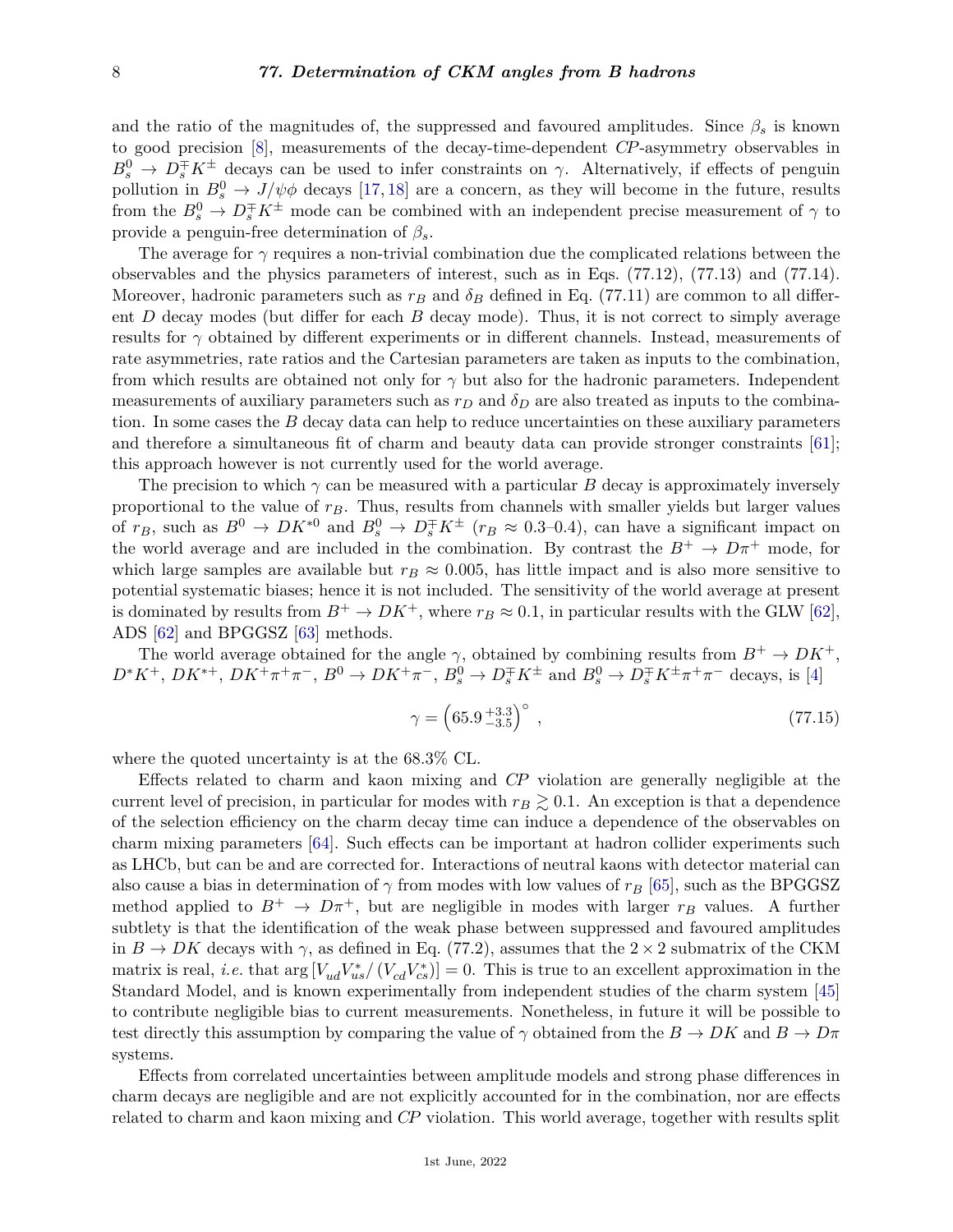

**Figure 77.3:** World average of  $\gamma \equiv \phi_3$ , as well as contributions from individual modes, in terms of 1−CL.



Figure 77.4: Constraints from the measurements of the angles of the CKM unitarity triangle in the  $(\overline{\rho}, \overline{\eta})$  plane.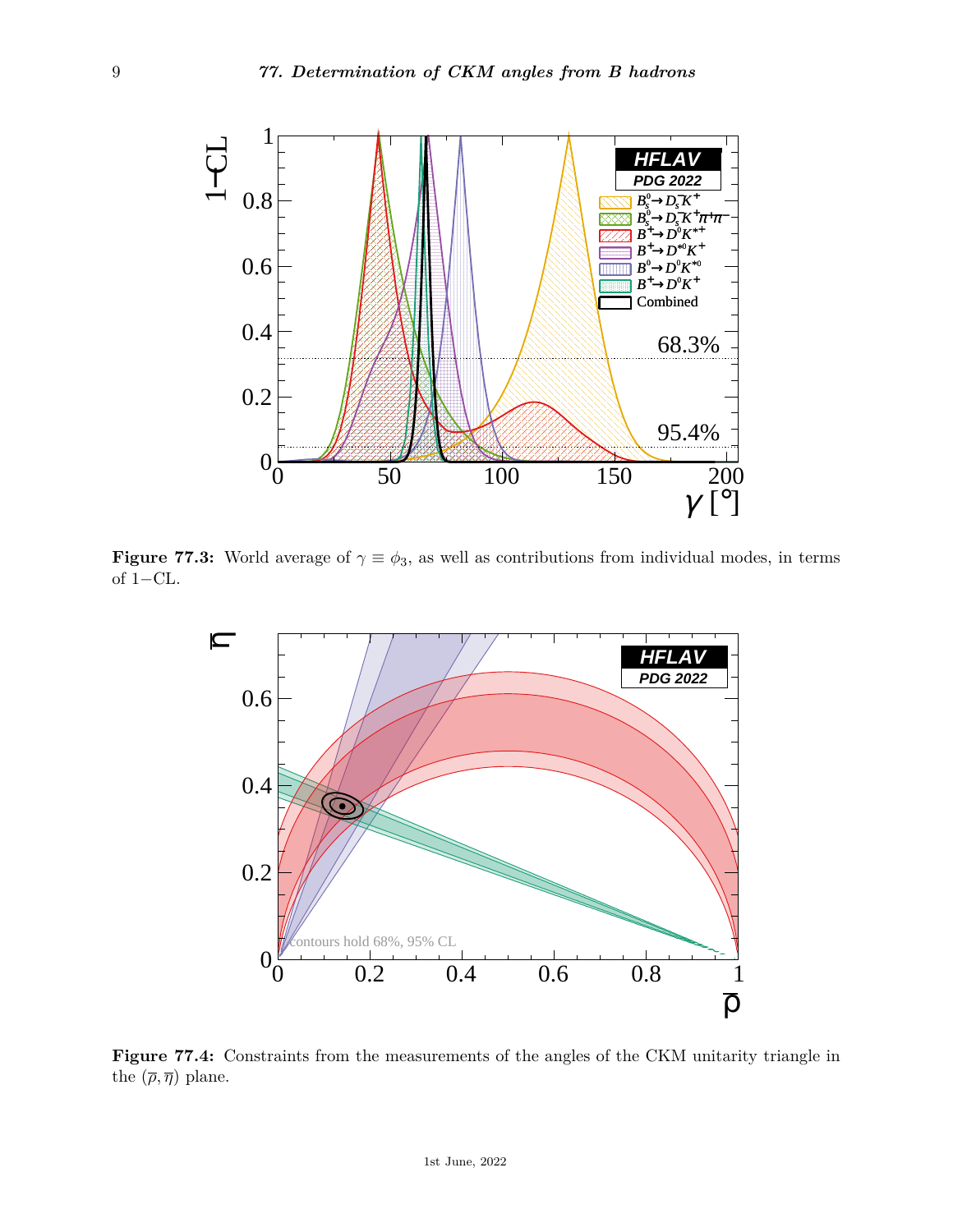by decay mode, is shown in Fig. 77.3. The combination has a total of 154 experimental inputs from which 35 parameters are determined, an an overall  $\chi^2$  of 123.9, which corresponds to a p-value of 36% indicating good agreement between the inputs. The combination gives a single solution for *γ* in [0°, 180°], but an ambiguous solution exists at  $\gamma \Leftrightarrow \gamma + 180^{\circ}$ .

## **77.5 Summary**

Experimental progress has resulted in all three angles of the CKM unitarity triangle being measured with good accuracy, with  $\beta$  known to subdegree precision and both  $\alpha$  and  $\gamma$  known to better than 5<sup>°</sup>. The constraints from these three measurements in the  $(\bar{\rho}, \bar{\eta})$  plane are shown in Fig. 77.4; further discussion and comparison with constraints from independent measurements can be found in Ref. [\[6\]](#page-9-5). The determinations of all three angles remain statistically limited, but it will be a challenge for experiments to ensure that this remains the case as the precision improves. Consequently, the correct treatment of sources of correlation between the measurements that go into the world average combinations is becoming increasingly important.

## <span id="page-9-0"></span>*References*

- <span id="page-9-1"></span>[1] N. Cabibbo, [Phys. Rev. Lett.](http://doi.org/10.1103/PhysRevLett.10.531) **10**[, 531](http://doi.org/10.1103/PhysRevLett.10.531) (1963).
- [2] M. Kobayashi and T. Maskawa, [Prog. Theor. Phys.](http://doi.org/10.1143/PTP.49.652) **49**[, 652](http://doi.org/10.1143/PTP.49.652) (1973).
- <span id="page-9-2"></span>[3] C. Jarlskog, [Phys. Rev. Lett.](http://doi.org/10.1103/PhysRevLett.55.1039) **55**[, 1039](http://doi.org/10.1103/PhysRevLett.55.1039) (1985).
- <span id="page-9-3"></span>[4] Y. S. Amhis *et al.* (HFLAV), [Eur. Phys. J. C](http://doi.org/10.1140/epjc/s10052-020-8156-7) **81**[, 3, 226](http://doi.org/10.1140/epjc/s10052-020-8156-7) (2021), updated averages are available online at [hflav.web.cern.ch,](https://hflav.web.cern.ch/) [\[arXiv:1909.12524\].](https://arxiv.org/abs/1909.12524)
- <span id="page-9-4"></span>[5] See the review on "Semileptonic *b*-Hadron Decays, Determination of *Vcb*, *Vub*" in this *Review*.
- <span id="page-9-5"></span>[6] See the review on "Cabibbo-Kobayashi-Maskawa Mixing Matrix," in this *Review*.
- <span id="page-9-6"></span>[7] See the review on "*CP* Violation in the Quark Sector," in this *Review*.
- <span id="page-9-7"></span>[8] See the review on "*B*0–*B*<sup>0</sup> Mixing" in this *Review*.
- <span id="page-9-8"></span>[9] A. Carter and A. Sanda, [Phys. Rev.](http://doi.org/10.1103/PhysRevD.23.1567) **D23**[, 1567](http://doi.org/10.1103/PhysRevD.23.1567) (1981).
- <span id="page-9-10"></span><span id="page-9-9"></span>[10] I. Bigi and A. Sanda, [Nucl. Phys.](http://doi.org/10.1016/0550-3213(81)90519-8) **[B193](http://doi.org/10.1016/0550-3213(81)90519-8)**, 85 (1981).
- [11] O. Long *et al.*, [Phys. Rev.](http://doi.org/10.1103/PhysRevD.68.034010) **D68**[, 034010](http://doi.org/10.1103/PhysRevD.68.034010) (2003), [\[hep-ex/0303030\].](https://arxiv.org/abs/hep-ex/0303030)
- <span id="page-9-11"></span>[12] B. Aubert *et al.* (BaBar), [Phys. Rev.](http://doi.org/10.1103/PhysRevD.79.072009) **D79**[, 072009](http://doi.org/10.1103/PhysRevD.79.072009) (2009), [\[arXiv:0902.1708\].](https://arxiv.org/abs/0902.1708)
- <span id="page-9-12"></span>[13] I. Adachi *et al.*, [Phys. Rev. Lett.](http://doi.org/10.1103/PhysRevLett.108.171802) **108**[, 171802](http://doi.org/10.1103/PhysRevLett.108.171802) (2012), [\[arXiv:1201.4643\].](https://arxiv.org/abs/1201.4643)
- <span id="page-9-13"></span>[14] R. Aaij *et al.* (LHCb), [Phys. Rev. Lett.](http://doi.org/10.1103/PhysRevLett.115.031601) **115**[, 031601](http://doi.org/10.1103/PhysRevLett.115.031601) (2015), [\[arXiv:1503.07089\].](https://arxiv.org/abs/1503.07089)
- <span id="page-9-14"></span>[15] H.-n. Li and S. Mishima, [JHEP](http://doi.org/10.1088/1126-6708/2007/03/009) **03**[, 009](http://doi.org/10.1088/1126-6708/2007/03/009) (2007), [\[hep-ph/0610120\].](https://arxiv.org/abs/hep-ph/0610120)
- [16] M. Jung, [Phys. Rev.](http://doi.org/10.1103/PhysRevD.86.053008) **D86**[, 053008](http://doi.org/10.1103/PhysRevD.86.053008) (2012), [\[arXiv:1206.2050\].](https://arxiv.org/abs/1206.2050)
- <span id="page-9-22"></span>[17] K. De Bruyn and R. Fleischer, [JHEP](http://doi.org/10.1007/JHEP03(2015)145) **[1503](http://doi.org/10.1007/JHEP03(2015)145)**, 145 (2015), [\[arXiv:1412.6834\].](https://arxiv.org/abs/1412.6834)
- <span id="page-9-15"></span>[18] P. Frings, U. Nierste and M. Wiebusch, [Phys. Rev. Lett.](http://doi.org/10.1103/PhysRevLett.115.061802) **115**[, 6, 061802](http://doi.org/10.1103/PhysRevLett.115.061802) (2015), [\[arXiv:1503.00859\].](https://arxiv.org/abs/1503.00859)
- <span id="page-9-16"></span>[19] M. Ciuchini, M. Pierini and L. Silvestrini, [Phys. Rev. Lett.](http://doi.org/10.1103/PhysRevLett.95.221804) **95**[, 221804](http://doi.org/10.1103/PhysRevLett.95.221804) (2005), [\[hep](https://arxiv.org/abs/hep-ph/0507290)[ph/0507290\].](https://arxiv.org/abs/hep-ph/0507290)
- [20] S. Faller *et al.*, [Phys. Rev.](http://doi.org/10.1103/PhysRevD.79.014030) **D79**[, 014030](http://doi.org/10.1103/PhysRevD.79.014030) (2009), [\[arXiv:0809.0842\].](https://arxiv.org/abs/0809.0842)
- <span id="page-9-18"></span><span id="page-9-17"></span>[21] Z. Ligeti and D. Robinson, [Phys. Rev. Lett.](http://doi.org/10.1103/PhysRevLett.115.251801) **115**[, 251801](http://doi.org/10.1103/PhysRevLett.115.251801) (2015), [\[arXiv:1507.06671\].](https://arxiv.org/abs/1507.06671)
- [22] I. Adachi *et al.* (BaBar, Belle), [Phys. Rev. Lett.](http://doi.org/10.1103/PhysRevLett.121.261801) **121**[, 261801](http://doi.org/10.1103/PhysRevLett.121.261801) (2018), [\[arXiv:1804.06152\].](https://arxiv.org/abs/1804.06152)
- <span id="page-9-21"></span><span id="page-9-19"></span>[23] I. Adachi *et al.* (BaBar, Belle), [Phys. Rev.](http://doi.org/10.1103/PhysRevD.98.112012) **D98**[, 112012](http://doi.org/10.1103/PhysRevD.98.112012) (2018), [\[arXiv:1804.06153\].](https://arxiv.org/abs/1804.06153)
- [24] M. Antonelli *et al.*, [Phys. Rept.](http://doi.org/10.1016/j.physrep.2010.05.003) **494**[, 197](http://doi.org/10.1016/j.physrep.2010.05.003) (2010), [\[arXiv:0907.5386\].](https://arxiv.org/abs/0907.5386)
- <span id="page-9-20"></span>[25] M. Gronau and D. London, [Phys. Rev. Lett.](http://doi.org/10.1103/PhysRevLett.65.3381) **65**[, 3381](http://doi.org/10.1103/PhysRevLett.65.3381) (1990).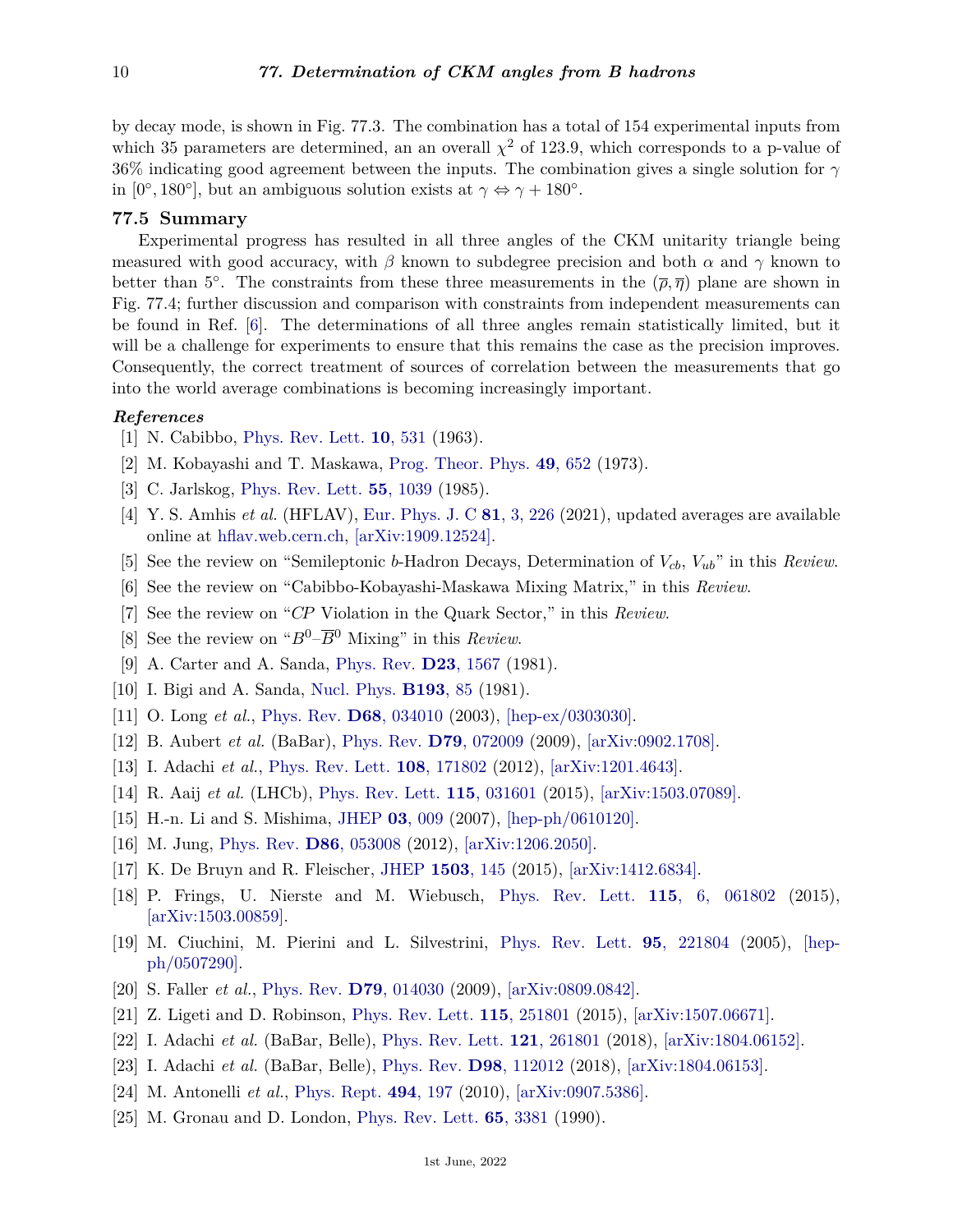- <span id="page-10-0"></span>[26] R. Aaij *et al.* (LHCb), [Phys. Rev.](http://doi.org/10.1103/PhysRevD.98.032004) **D98**[, 032004](http://doi.org/10.1103/PhysRevD.98.032004) (2018), [\[arXiv:1805.06759\].](https://arxiv.org/abs/1805.06759)
- <span id="page-10-1"></span>[27] R. Aaij *et al.* (LHCb), [JHEP](http://doi.org/10.1007/JHEP03(2021)075) **03**[, 075](http://doi.org/10.1007/JHEP03(2021)075) (2021), [\[arXiv:2012.05319\].](https://arxiv.org/abs/2012.05319)
- <span id="page-10-2"></span>[28] J. P. Lees *et al.* (BaBar), [Phys. Rev.](http://doi.org/10.1103/PhysRevD.87.052009) **D87**[, 052009](http://doi.org/10.1103/PhysRevD.87.052009) (2013), [\[arXiv:1206.3525\].](https://arxiv.org/abs/1206.3525)
- <span id="page-10-3"></span>[29] I. Adachi *et al.* (Belle), [Phys. Rev.](http://doi.org/10.1103/PhysRevD.88.092003) **D88**[, 092003](http://doi.org/10.1103/PhysRevD.88.092003) (2013), [\[arXiv:1302.0551\].](https://arxiv.org/abs/1302.0551)
- <span id="page-10-4"></span>[30] J. Charles *et al.*, [Eur. Phys. J.](http://doi.org/10.1140/epjc/s10052-017-5126-9) **C77**[, 574](http://doi.org/10.1140/epjc/s10052-017-5126-9) (2017), [\[arXiv:1705.02981\].](https://arxiv.org/abs/1705.02981)
- <span id="page-10-5"></span>[31] T. Julius *et al.* (Belle), [Phys. Rev.](http://doi.org/10.1103/PhysRevD.96.032007) **D96**[, 032007](http://doi.org/10.1103/PhysRevD.96.032007) (2017), [\[arXiv:1705.02083\].](https://arxiv.org/abs/1705.02083)
- <span id="page-10-6"></span>[32] B. Aubert *et al.* (BaBar), [Phys. Rev.](http://doi.org/10.1103/PhysRevD.76.052007) **D76**[, 052007](http://doi.org/10.1103/PhysRevD.76.052007) (2007), [\[arXiv:0705.2157\].](https://arxiv.org/abs/0705.2157)
- <span id="page-10-7"></span>[33] P. Vanhoefer *et al.* (Belle), [Phys. Rev.](http://doi.org/10.1103/PhysRevD.94.099903) **D93**[, 032010](http://doi.org/10.1103/PhysRevD.94.099903) (2016), [Addendum *ibid*: **D94** 099903 (2016)], [\[arXiv:1510.01245\].](https://arxiv.org/abs/1510.01245)
- <span id="page-10-8"></span>[34] B. Aubert *et al.* (BaBar), [Phys. Rev.](http://doi.org/10.1103/PhysRevD.78.071104) **D78**[, 071104](http://doi.org/10.1103/PhysRevD.78.071104) (2008), [\[arXiv:0807.4977\].](https://arxiv.org/abs/0807.4977)
- <span id="page-10-9"></span>[35] A. E. Snyder and H. R. Quinn, [Phys. Rev.](http://doi.org/10.1103/PhysRevD.48.2139) **D48**[, 2139](http://doi.org/10.1103/PhysRevD.48.2139) (1993).
- <span id="page-10-10"></span>[36] J. P. Lees *et al.* (BaBar), [Phys. Rev.](http://doi.org/10.1103/PhysRevD.88.012003) **D88**[, 012003](http://doi.org/10.1103/PhysRevD.88.012003) (2013), [\[arXiv:1304.3503\].](https://arxiv.org/abs/1304.3503)
- [37] A. Kusaka *et al.* (Belle), [Phys. Rev. Lett.](http://doi.org/10.1103/PhysRevLett.98.221602) **98**[, 221602](http://doi.org/10.1103/PhysRevLett.98.221602) (2007), [\[hep-ex/0701015\].](https://arxiv.org/abs/hep-ex/0701015)
- <span id="page-10-11"></span>[38] A. Kusaka *et al.* (Belle), [Phys. Rev.](http://doi.org/10.1103/PhysRevD.77.072001) **D77**[, 072001](http://doi.org/10.1103/PhysRevD.77.072001) (2008), [\[arXiv:0710.4974\].](https://arxiv.org/abs/0710.4974)
- <span id="page-10-12"></span>[39] M. Gronau and J. Zupan, [Phys. Rev.](http://doi.org/10.1103/PhysRevD.71.074017) **D71**[, 074017](http://doi.org/10.1103/PhysRevD.71.074017) (2005), [\[hep-ph/0502139\].](https://arxiv.org/abs/hep-ph/0502139)
- <span id="page-10-13"></span>[40] S. Gardner, [Phys. Rev.](http://doi.org/10.1103/PhysRevD.72.034015) **D72**[, 034015](http://doi.org/10.1103/PhysRevD.72.034015) (2005), [\[hep-ph/0505071\].](https://arxiv.org/abs/hep-ph/0505071)
- <span id="page-10-14"></span>[41] A. Falk *et al.*, [Phys. Rev.](http://doi.org/10.1103/PhysRevD.69.011502) **D69**[, 011502](http://doi.org/10.1103/PhysRevD.69.011502) (2004), [\[hep-ph/0310242\].](https://arxiv.org/abs/hep-ph/0310242)
- <span id="page-10-15"></span>[42] J. Brod and J. Zupan, [JHEP](http://doi.org/10.1007/JHEP01(2014)051) **01**[, 051](http://doi.org/10.1007/JHEP01(2014)051) (2014), [\[arXiv:1308.5663\].](https://arxiv.org/abs/1308.5663)
- <span id="page-10-16"></span>[43] M. Gronau and D. London, [Phys. Lett.](http://doi.org/10.1016/0370-2693(91)91756-L) **[B253](http://doi.org/10.1016/0370-2693(91)91756-L)**, 483 (1991).
- <span id="page-10-17"></span>[44] M. Gronau and D. Wyler, [Phys. Lett.](http://doi.org/10.1016/0370-2693(91)90034-N) **[B265](http://doi.org/10.1016/0370-2693(91)90034-N)**, 172 (1991).
- <span id="page-10-18"></span>[45] See the review on " $D^0$ – $\overline{D}$ <sup>0</sup> Mixing" in this *Review*.
- <span id="page-10-19"></span>[46] M. Nayak *et al.*, [Phys. Lett.](http://doi.org/10.1016/j.physletb.2014.11.022) **[B740](http://doi.org/10.1016/j.physletb.2014.11.022)**, 1 (2015), [\[arXiv:1410.3964\].](https://arxiv.org/abs/1410.3964)
- <span id="page-10-20"></span>[47] D. Atwood, I. Dunietz and A. Soni, [Phys. Rev. Lett.](http://doi.org/10.1103/PhysRevLett.78.3257) **78**[, 3257](http://doi.org/10.1103/PhysRevLett.78.3257) (1997), [\[hep-ph/9612433\].](https://arxiv.org/abs/hep-ph/9612433)
- <span id="page-10-21"></span>[48] D. Atwood, I. Dunietz and A. Soni, [Phys. Rev.](http://doi.org/10.1103/PhysRevD.63.036005) **D63**[, 036005](http://doi.org/10.1103/PhysRevD.63.036005) (2001), [\[hep-ph/0008090\].](https://arxiv.org/abs/hep-ph/0008090)
- <span id="page-10-22"></span>[49] D. Atwood and A. Soni, [Phys. Rev.](http://doi.org/10.1103/PhysRevD.68.033003) **D68**[, 033003](http://doi.org/10.1103/PhysRevD.68.033003) (2003), [\[hep-ph/0304085\].](https://arxiv.org/abs/hep-ph/0304085)
- <span id="page-10-23"></span>[50] Y. Grossman, Z. Ligeti and A. Soffer, [Phys. Rev.](http://doi.org/10.1103/PhysRevD.67.071301) **D67**[, 071301](http://doi.org/10.1103/PhysRevD.67.071301) (2003), [\[hep-ph/0210433\].](https://arxiv.org/abs/hep-ph/0210433)
- <span id="page-10-24"></span>[51] A. Giri *et al.*, [Phys. Rev.](http://doi.org/10.1103/PhysRevD.68.054018) **D68**[, 054018](http://doi.org/10.1103/PhysRevD.68.054018) (2003), [\[hep-ph/0303187\].](https://arxiv.org/abs/hep-ph/0303187)
- <span id="page-10-25"></span>[52] A. Bondar, *Proceedings of BINP special analysis meeting on Dalitz analysis*, 24-26 Sep. 2002, unpublished.
- <span id="page-10-26"></span>[53] R. Briere *et al.* (CLEO), [Phys. Rev.](http://doi.org/10.1103/PhysRevD.80.032002) **D80**[, 032002](http://doi.org/10.1103/PhysRevD.80.032002) (2009), [\[arXiv:0903.1681\].](https://arxiv.org/abs/0903.1681)
- [54] J. Libby *et al.* (CLEO), [Phys. Rev.](http://doi.org/10.1103/PhysRevD.82.112006) **D82**[, 112006](http://doi.org/10.1103/PhysRevD.82.112006) (2010), [\[arXiv:1010.2817\].](https://arxiv.org/abs/1010.2817)
- [55] M. Ablikim *et al.* (BESIII), [Phys. Rev. Lett.](http://doi.org/10.1103/PhysRevLett.124.241802) **124**[, 24, 241802](http://doi.org/10.1103/PhysRevLett.124.241802) (2020), [\[arXiv:2002.12791\].](https://arxiv.org/abs/2002.12791)
- <span id="page-10-27"></span>[56] M. Ablikim *et al.* (BESIII), [Phys. Rev. D](http://doi.org/10.1103/PhysRevD.101.112002) **101**[, 11, 112002](http://doi.org/10.1103/PhysRevD.101.112002) (2020), [\[arXiv:2003.00091\].](https://arxiv.org/abs/2003.00091)
- <span id="page-10-29"></span><span id="page-10-28"></span>[57] A. Bondar and T. Gershon, [Phys. Rev.](http://doi.org/10.1103/PhysRevD.70.091503) **D70**[, 091503](http://doi.org/10.1103/PhysRevD.70.091503) (2004), [\[hep-ph/0409281\].](https://arxiv.org/abs/hep-ph/0409281)
- [58] T. Gershon, [Phys. Rev.](http://doi.org/10.1103/PhysRevD.79.051301) **D79**[, 051301](http://doi.org/10.1103/PhysRevD.79.051301) (2009), [\[arXiv:0810.2706\].](https://arxiv.org/abs/0810.2706)
- <span id="page-10-30"></span>[59] T. Gershon and M. Williams, [Phys. Rev.](http://doi.org/10.1103/PhysRevD.80.092002) **D80**[, 092002](http://doi.org/10.1103/PhysRevD.80.092002) (2009), [\[arXiv:0909.1495\].](https://arxiv.org/abs/0909.1495)
- <span id="page-10-31"></span>[60] R. Aleksan, I. Dunietz and B. Kayser, [Z. Phys.](http://doi.org/10.1007/BF01559494) **C54**[, 653](http://doi.org/10.1007/BF01559494) (1992).
- <span id="page-10-32"></span>[61] R. Aaij *et al.* (LHCb), [JHEP](http://doi.org/10.1007/JHEP12(2021)141) **12**[, 141](http://doi.org/10.1007/JHEP12(2021)141) (2021), [\[arXiv:2110.02350\].](https://arxiv.org/abs/2110.02350)
- <span id="page-10-33"></span>[62] R. Aaij *et al.* (LHCb), [JHEP](http://doi.org/10.1007/JHEP04(2021)081) **04**[, 081](http://doi.org/10.1007/JHEP04(2021)081) (2021), [\[arXiv:2012.09903\].](https://arxiv.org/abs/2012.09903)
- <span id="page-10-34"></span>[63] R. Aaij *et al.* (LHCb), [JHEP](http://doi.org/10.1007/JHEP02(2021)169) **02**[, 169](http://doi.org/10.1007/JHEP02(2021)169) (2021), [\[arXiv:2010.08483\].](https://arxiv.org/abs/2010.08483)